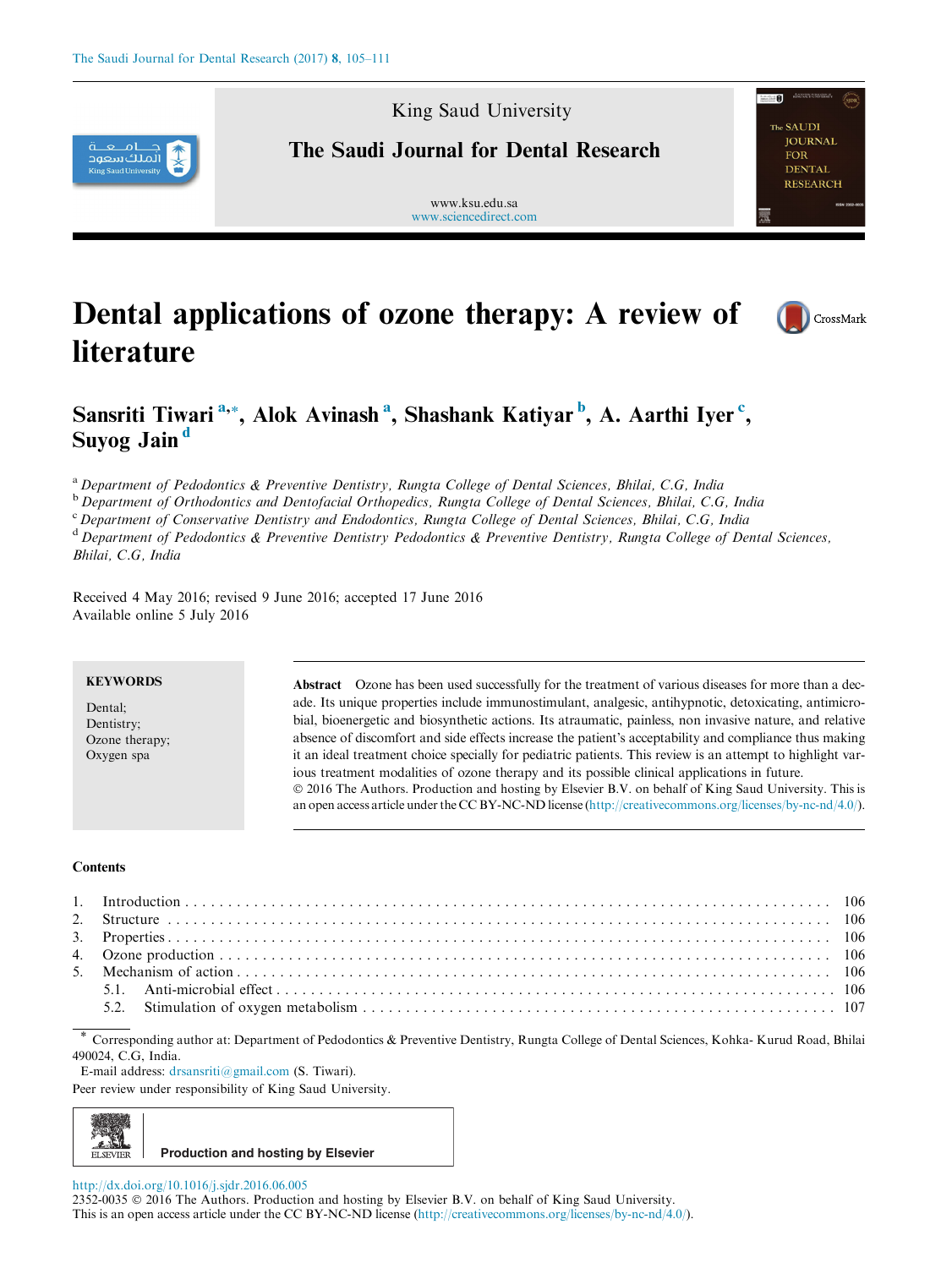|                | 5.3.  |        |  |
|----------------|-------|--------|--|
|                | 5.4.  |        |  |
| 6.             |       |        |  |
|                | 6.1.  |        |  |
|                | 6.2.  |        |  |
|                | 6.3.  |        |  |
|                |       | 6.3.1. |  |
|                |       | 6.3.2. |  |
|                |       | 6.3.3. |  |
|                | 6.4.  |        |  |
|                | 6.5.  |        |  |
|                | 6.6.  |        |  |
|                | 6.7.  |        |  |
|                | 6.8.  |        |  |
|                | 6.9.  |        |  |
|                | 6.10. |        |  |
|                | 6.11. |        |  |
|                | 6.12. |        |  |
| 7 <sub>1</sub> |       |        |  |
|                |       |        |  |
|                |       |        |  |
|                |       |        |  |

# 1. Introduction

Ozone  $(O_3)$  is a natural gaseous molecule made up of three oxygen atoms. The word ozone originates from the Greek word ozein, which means odor and was first used in 1840 by German chemist Christian Friedrich Schonbein ''The father of ozone therapy."[1](#page-5-0) The stratosphere layer of the atmosphere contains abundance of  $\alpha$ zone<sup>[2](#page-5-0)</sup> and it protects the living organisms from the ultraviolet rays. Ozone is heavier than air and hence it falls downward to earth from such high altitudes.<sup>[3](#page-5-0)</sup> It cleanses the air and combines with any pollutant that it comes in contact. This is earth's natural way of self-cleansing.<sup>[4](#page-5-0)</sup>

Since more than 100 years medical grade ozone has been used as one of the non-medication methods of treatment. The first dentist to use ozone therapy in his practice was E. A. Fisch in the 1930's, to aid in disinfection and wound healing during dental surgeries. $5$  The main use of ozone in dentistry relays on its antimicrobial properties.<sup>[6](#page-5-0)</sup>

Ozone therapy can be defined as a versatile bio-oxidative therapy in which oxygen/ozone is administered via gas or dis-solved in water or oil base to obtain therapeutic benefits.<sup>[7](#page-5-0)</sup>

#### 2. Structure

Three oxygen atoms constitute to form a tri-atomic molecule of ozone. Equal oxygen – oxygen bonds bound them together at an obtuse angle of  $116\,^{\circ}$ C. The structure of ozone has an internal steric hindrance that prevents it from forming a triangular structure.[8](#page-5-0) As a result of this, instead of forming the expected double bonds each oxygen atom forms a single bond with the another oxygen atom resulting in a negative charge throughout the ozone molecule.<sup>2</sup>

# 3. Properties

Ozone exists as colorless gas, with a pungent odor at room temperature, detectable even at concentrations as low as 0.02–0.05 ppm. $\degree$  Its half life varies with temperature variation. At 20 °C it has a half-life of 40 min at 0 °C about 140 min.<sup>[10](#page-5-0)</sup>

# 4. Ozone production

Oxygen molecules in the air combines under the influence of factors such as ultraviolet radiation (from the sun) and electrical discharges (lightning). Intense physical stress on water (such as in areas of waterfalls and ocean waves crashing onto rocks) also results in production of ozone in nature.<sup>[11](#page-5-0)</sup> For medical use highly specific gazettes known as Ozone Generators are used for production of ozone. Medical grade oxygen is made to flow through high voltage tubes with outputs ranging from 4000 V to 14000 V. The Ozone Generators work on one of the three principles: Ultra-violet light lamp, Corona dis-charge or Cold plasma.<sup>[12–14](#page-5-0)</sup> In dentistry, there are two widely used ozone units : the heal ozone<sup>[15](#page-5-0)</sup> and ozotop.<sup>1</sup>

#### 5. Mechanism of action

Ozone therapy has a wide range of applications in treating various diseases owing to its unique properties including antimicrobial, immunostimulant, analgesic, antihypnotic, detoxicating, bioenergetic and biosynthetic actions.

#### 5.1. Anti-microbial effect

Ozone causes inactivation of bacteria, viruses, fungi, yeast and protozoa. It disrupts the integrity of the bacterial cell envelope by oxidation of phospholipids and lipoproteins. Ozone at low concentration of 0.1 ppm, is sufficient to inactivate bacterial cells including their spores.<sup>[16](#page-5-0)</sup> In fungi,  $O_3$  inhibits cell growth at certain stages, budding cells being the most sensitive.<sup>[17](#page-5-0)</sup> With viruses, the  $O_3$  damages the viral capsid and upsets the reproductive cycle by disrupting the virus-to-cell contact with peroxidation.[18](#page-5-0)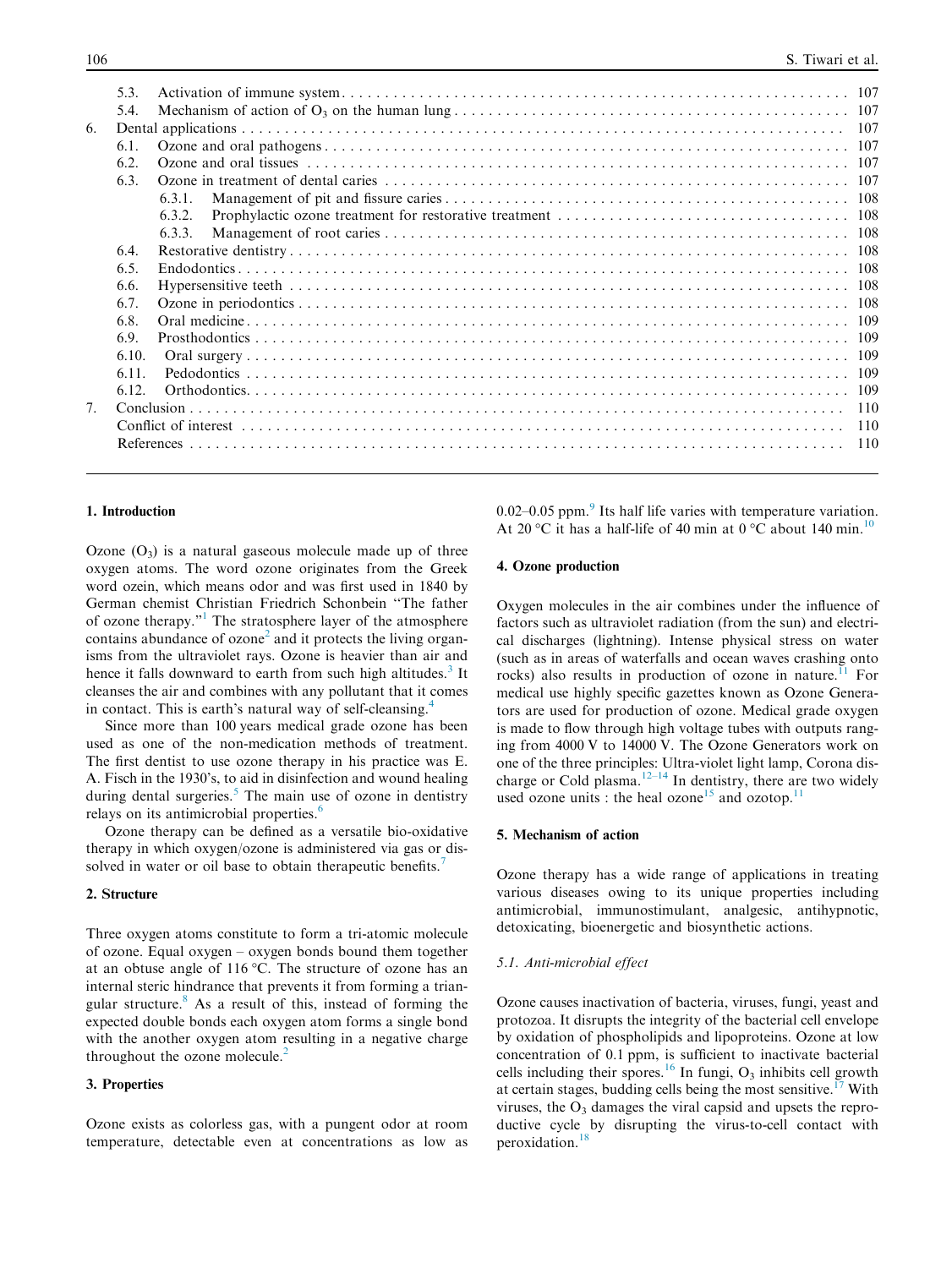#### 5.2. Stimulation of oxygen metabolism

[Ozone therapy](https://www.austinozone.com) causes an increase in the red blood cell glycolysis rate. This leads to the stimulation of 2,3-diphosphoglycerate leading to an increase in the amount of oxygen released to the tissues. Ozone activates the Krebs cycle by enhancing oxidative carboxylation of pyruvate, stimulating production of ATP. It also causes a significant reduction in NADH and helps to oxidize cytochrome C. There is stimulation of production of enzymes which act as free radical scavengers and cell-wall protectors: glutathione peroxidase, catalase and superoxide dismutase and prostacycline, a vasodilator.<sup>[19](#page-5-0)</sup>

# 5.3. Activation of immune system

Ozone administered at a concentration of between 30 and 55 lg/cc causes the greatest increase in the production of interferon and the greatest output of tumor necrosis factor and interleukin-2 that launches an entire cascade of subsequent immunological reactions. $^{20}$  $^{20}$  $^{20}$ 

#### 5.4. Mechanism of action of  $O<sub>3</sub>$  on the human lung

Ozone exposure induces a significant mean decrement in vital capacity. It significantly increases mean airway resistance and specific airway resistance but does not change dynamic or static pulmonary compliance or viscous or elastic work. It also significantly reduces maximal transpulmonary pressure. And further more significantly increases respiratory rate and decreases tidal volume. $20$ 

#### 6. Dental applications

Ozone therapy presents great advantages when used as a support for conventional treatments and is indicated for use in a wide range of dental specialties.<sup>2</sup>

#### 6.1. Ozone and oral pathogens

Oral lesions are caused by various etiological factors; microorganisms playing a major role for the same. $^{22}$  $^{22}$  $^{22}$  Elimination of these microbial pathogens form the mainstay of an effective dental treatment. Various bacteria have been studied in relation to ozone treatment. It has been reported that an exposure of about 60 s exhibited 99.9% killing efficiency against cariogenic bacteria such as Actinomyces naeslundii, Streptococcus mutans and Lactobacillus casei. However, exposure for such a long period showed degradation of salivary proteins and hence 10 s–30 s of exposure was proven to be effective in killing a significant number of bacteria. Considering the medium for the survival rates of S. mutans and L. casei the salivary medium depicted greater survival than the saline medium.<sup>[23](#page-5-0)</sup> Estrela et al.[24](#page-5-0) demonstrated the effectiveness of ozone addition to an ultrasonic cleaning system against Staphylococcus aureus in infections of the oral cavity.

Numerous studies have observed the effect of ozone on a wide variety of microorganisms involved in the formation of biofilm : A. naeslundii, Veillonella dispar, Fusobacterium nucleatum, Streptococcus sobrinus, Streptococcus oralis and Candida albicans<sup>25</sup>, S. mutans<sup>[26](#page-5-0)</sup> and *Lactobacillus aci* $dophilus^{27}$ , Streptococcus sanguis, Streptococcus salivarius, Porphyromonas gingivalis, Porphyromonas endodontalis and  $A$ ggregatibacter actinomycetemcomitans.<sup>[26](#page-5-0)</sup> Some investiga- $\arccos^{26,27}$  $\arccos^{26,27}$  $\arccos^{26,27}$  reported a reduced number of bacteria and fungi after in vivo treatment using ozonized water. In contrast, others reported no significant success of ozone treatment in reducing the microbiota.<sup>[25](#page-5-0)</sup> In fact, it was found that exposure to  $2 \text{ mg}/$ liter ozone for 120 s was ineffective in completely eliminating C. albicans.<sup>[26](#page-5-0)</sup>

Kshitish et al. $28$  evaluated the effectiveness of ozone and chlorhexidine against certain bacteria, viruses and fungi. They recorded a 25% reduction in A. actinomycetemcomitans and no antimicrobial effects in relation to P. gingivalis or Tannerella forsythensis after application of ozone or chlorhexidine. The antifungal effect of ozone has been found to exceed that of chlorhexidine. However, no antiviral effects against Herpes simplex virus (HSV-1 and 2), Human Cytomegalo-virus (HCMV) and Epstein Bar virus (EBV) has been reported.

Bezirtzoglou et al.<sup>[29](#page-5-0)</sup> isolated various species of Streptococcus species, Aerococcus viridians, C. albicans, S. aureus and Staphylococcus epidermidis from toothbrushes of children and found that maximum decontamination efficacy of ozone treatment against toothbrush bristles microbiota was observed after 30 min while exposure for short time periods seems to be ineffective.

# 6.2. Ozone and oral tissues

Ozone application has various beneficial effects on the oral tissues including remission of various mucosal alterations, enhanced wound healing and increased turnover rate of oral cells.

Huth et al. $30$  evaluated the biocompatibility of gaseous and aqueous forms of ozone in relation to the established antimicrobials. They reported that ozone is a potential antiseptic agent and the aqueous form showed less cytotoxicity than gaseous ozone or established antimicrobials (chlorhexidine digluconate 2%, 0.2%; sodium hypochlorite- 5.25%, 2.25%; hydrogen peroxide 3%) under most conditions. Therefore, aqueous ozone fulfills optimal cell biological characteristics in terms of biocompatibility for oral application.

The influence of ozonized water on the epithelial wound healing process in the oral cavity was observed by Filippi. $31$ It was found that ozonized water applied on the daily basis can accelerate the healing rate in oral mucosa. This effect is more pronounced in the first two postoperative days.

In addition to these, various oral mucosal lesions such as Herpes, Aphthous ulcers, Candidiasis, Denture stomatitis also show marked resolution owing to the healing capacity of ozone.

#### 6.3. Ozone in treatment of dental caries

Dental caries is caused by an ecological niche of caries producing organisms. Much has been reported in the literature regarding the effectiveness of ozone in the elimination of carious lesions. This is attributed not only to the marked anti microbial properties of ozone but also to the fact that ozone oxidizes the pyruvic acid produced by the cariogenic bacteria to acetate and carbon dioxide.<sup>[32](#page-5-0)</sup>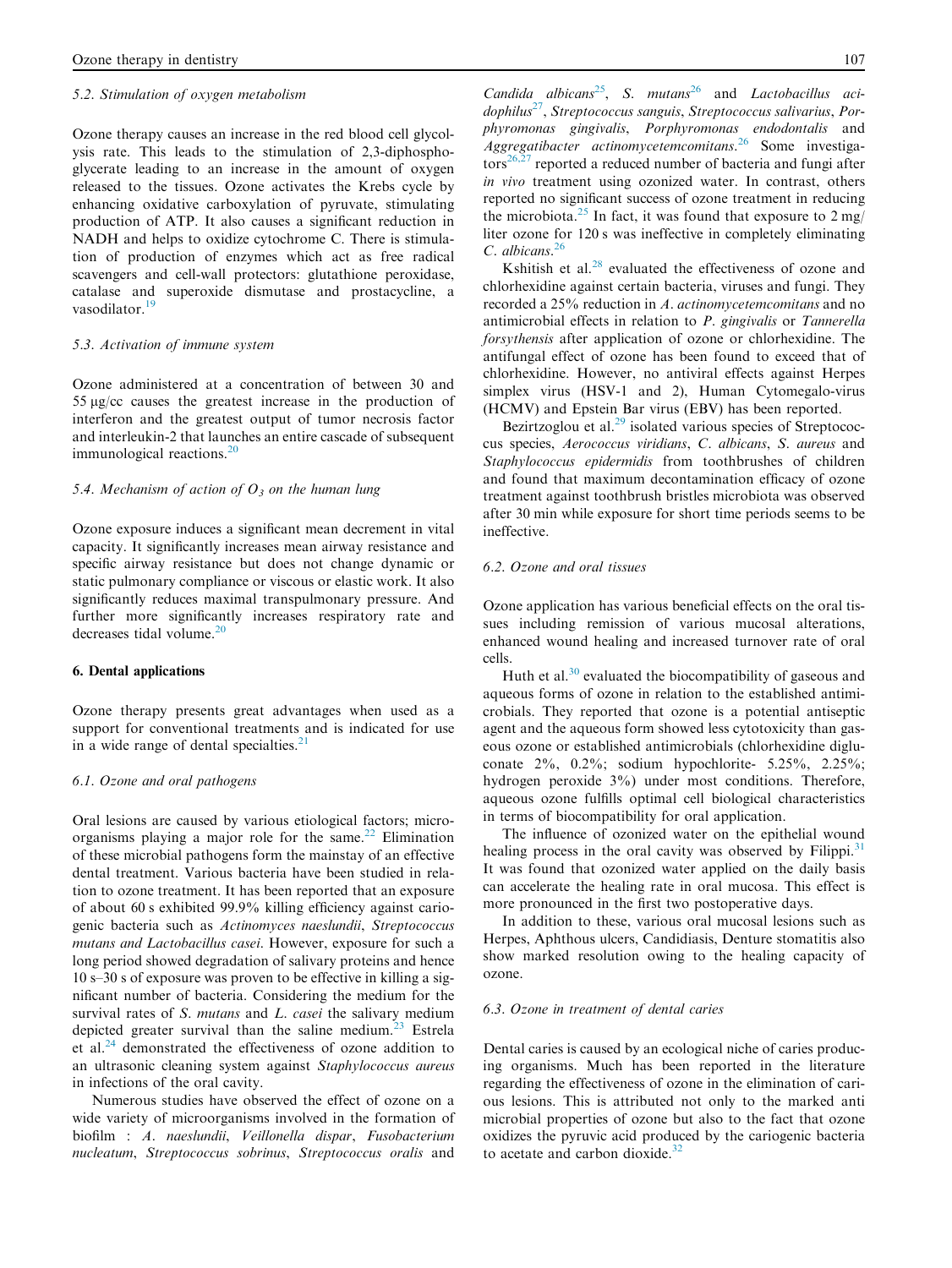# 6.3.1. Management of pit and fissure caries

Deep pits and fissures are difficult to clean and hence are highly likely to cause food lodgement resulting in bacterial growth. Ozone application in such cases has been found to be highly effective. Cleansing the fissures prior to ozone treatment is recommended. This permits the ozone to readily access the caries. After the ozone treatment, application of remineralizing agent and sealing of the clean fissures is encouraged.<sup>33</sup> Ozone removes the smear layer leaving behind the exposed dentin that is occluded by the remineralizing agent applied. Huth et al. concluded that ozone application significantly improved non-cavitated initial fissure caries in patients at high caries risk over a 3- month period.<sup>[34](#page-5-0)</sup>

#### 6.3.2. Prophylactic ozone treatment for restorative treatment

Corroborated evidence from in vitro studies indicates that the ozone can be used as a prophylactic antimicrobial agent prior to etching and placement of restorations.

# 6.3.3. Management of root caries

Marked reversal and arrest of shallow non-cavitated root caries lesions have been reported following the use of ozone as part of a full preventive care regimen.<sup>[35](#page-6-0)</sup> The clinical results are enhanced when this process is applied in conjunction to the reduced frequency of consumption of fermentable carbohydrates, increased use of fluoride- containing products and improved oral hygiene. Arrest in the progression of noncavitary root caries, without the need for its removal has been reported following regular application of ozone for 40 s, and the use of remineralizing products.<sup>[36](#page-6-0)</sup>

Ozone is the most effective in cases of shallow lesions since it shows enhanced ability to penetrate lesions which are about 1mm deep at the maximum. The ozone unit must also be used correctly; the ozone cap must be held directly against the caries lesion allowing the ozone to penetrate the decay and biofilm. Where there is a cavitated 4mm deep root caries lesion adjacent to the gingival margin, simply using ozone treatment would probably not suffice. To manage this kind of a situation the outer caries must first be removed, leaving about 1 mm of caries over the cavity floor. Then the ozone treatment followed by routine restoration is indicated.

Ozone should be considered an adjunct to existing treatment and preventive methods rather than an isolated treatment modality.

#### 6.4. Restorative dentistry

Evidence gathered from studies testing the efficacy of ozone on dental materials justifies the use of ozone prior to the placement of etchant and sealant. There was no alteration observed on the physical properties of enamel, dentin including knoop surface microhardness or contact angle and adhesive restora-tive materials.<sup>[37](#page-6-0)</sup> When applied for prolonged duration; ozone gas has a strong bactericidal effect on microorganisms within the dentinal tubules of deep cavities, consequently improving the clinical success of restorations.<sup>[38](#page-6-0)</sup> Crown discoloration of non-vital teeth is treated after placing bleaching paste in the pulp chamber followed by ozone exposure for 3–4 min by the virtue of its oxidation property.<sup>3</sup>

#### 6.5. Endodontics

Ozone has immense potential to be used as an antimicrobial in endodontics.<sup>[39](#page-6-0)</sup> Ozone is effective when it is prescribed in adequate concentration, time and delivered correctly into root canals after the traditional cleaning, shaping and irrigation has been completed. The potential use of ozone gas, ozonated water and ozonized oil in endodontic therapy has been repeatedly reported in the literature. $40,41$  Intra canal gas circulation of ozone at a flow rate of 0.5–1 l/min with net volume of 5 gm/ml for 2–3 min showed encouraging results against pathogenic microbes in the root canal. Ozonated water can be used as an intracanal irrigant and in infected necrotic canals, ozonized oils can be used as an intra-canal dressing reducing the marked anaerobic odor emanating from infected teeth. When used as an irrigant, ozone encourages tissue regeneration and bone healing. Also when a root canal was disinfected by ozone water with sonification, the antimicrobial efficacy was comparable to  $2.5\%$  NaOCl.<sup>[33](#page-5-0)</sup> Hence in periapical infections, ozone therapy can increase the scope of nonsurgical management of these lesions.

# 6.6. Hypersensitive teeth

Tooth structure loss occurring due to multiple factors like attrition, abrasion, erosion, trauma from occlusion may cause wearing away of enamel and dentin thereby causing hypersensitivity. Ozone application has been found to effectively reduce sensitivity of not only exposed enamel and dentin but also in cases of root sensitivity. 40–60 s application of ozone is found to instantly reduce pain in these sensitive teeth. Ozone initiates removal of the smear layer, opens the dentinal tubules and widens them. On applying remineralizing agent; calcium & fluoride ions enters the dentinal tubules easily, readily and completely, preventing the fluid exchange from these tubules. Hence, termination of sensitivity occurs following ozone application within seconds and also lasts longer than those by con-ventional methods.<sup>[42](#page-6-0)</sup>

## 6.7. Ozone in periodontics

Ebensberger et al. $^{43}$  $^{43}$  $^{43}$  evaluated the effect of irrigation with ozonated water on the proliferation of cells in the periodontal ligament adhering to the root surfaces of avulsed teeth. They concluded that avulsed teeth when irrigated with ozonized water for 2 min showed effective mechanical cleansing and root surface decontamination with no adverse effects on the periodontal cells on the tooth surface.

In a study by Nagayoshi et al. $44$  dental plaque samples were treated with 4 mL of ozonated water for 10 s. They observed that ozonated water was effective in killing gram-positive and gram negative oral microorganisms and oral C. albicans. This reflects its potential to control infectious microorganisms in dental plaque.

Nagayoshi et al. $45$  also tested the efficacy of three different concentrations of ozone water (0.5, 2, and 4 mg/ml in distilled water) on the time-dependent inactivation of cariogenic, periodontopathogenic and endodontopathogenic microbes (Streptococcus, P. gingivalis and Endodontalis, Actinomyces actinomycetemcomitans, C. albicans) in culture and in biofilms. They confirmed that ozonated water was highly effective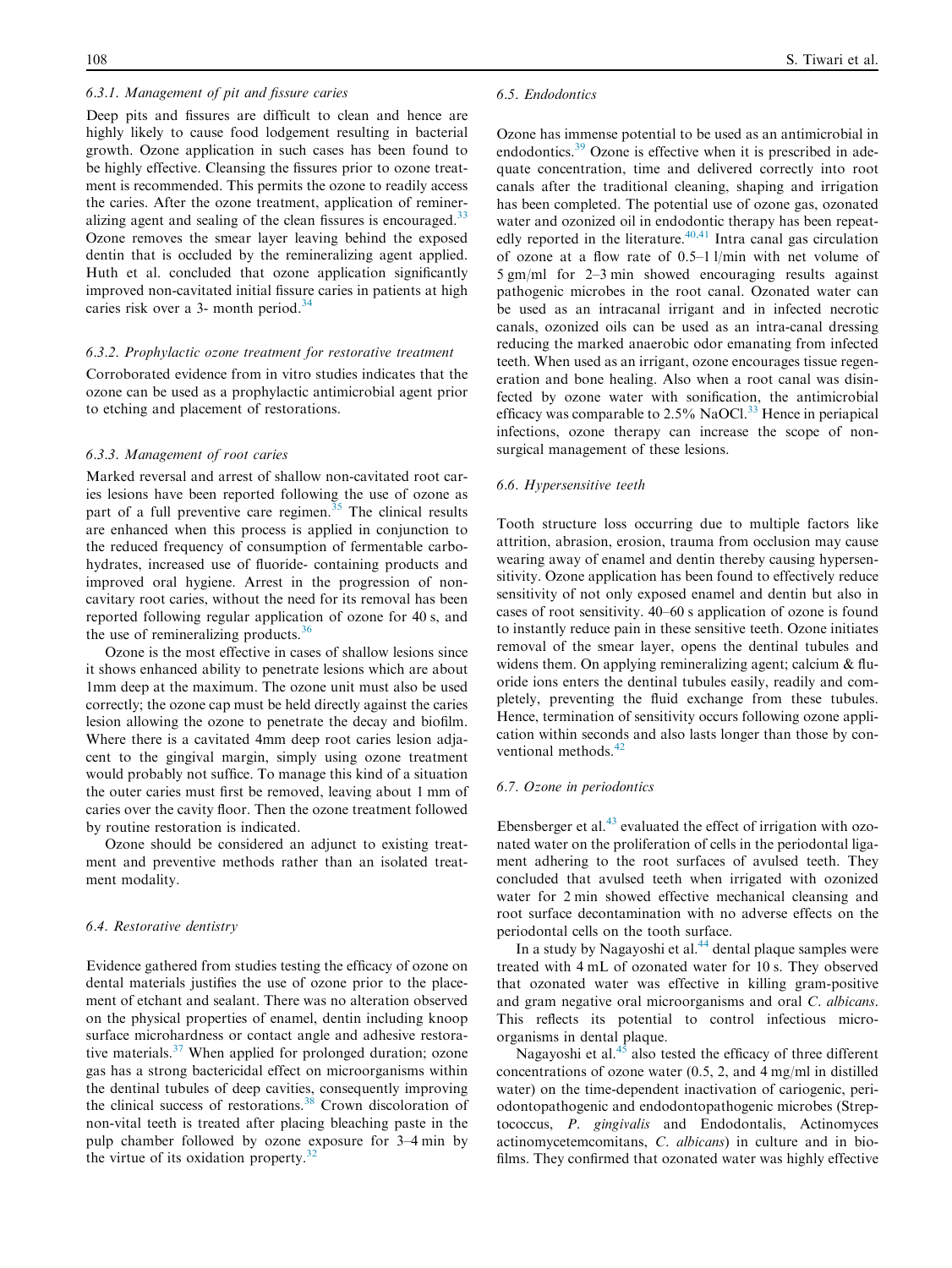in killing both gram positive and gram negative microorganisms. Gram negative being more sensitive as compared to gram positive bacteria.

Ramzy et al.<sup>[46](#page-6-0)</sup> used 150 ml of ozonized water to irrigate the periodontal pockets for a duration of 5–10 min once weekly for four weeks in patients suffering from aggressive periodontitis. He achieved highly significant improvement regarding pocket depth, plaque index, gingival index and bacterial count.

Ozone has also been successfully used as a pretreatment rinse to irrigate periodontal pockets prior to performing scaling and root planning. Also ozonated oils have showed improvement in patients with acute necrotizing ulcerative gingivitis.

# 6.8. Oral medicine

Several soft tissue lesions i.e. aphthous ulcers, herpes labialis $47$ have been reported to be effectively treated using ozone therapy. This applicability is attributed to the accelerated healing properties of the ozone. Holmes et al treated patients with oral lichen planus by tissue insufflation, injection, cupping and ozonated oil applications. The therapy outcomes were encouraging in these patients with no markable adverse effects unlike more traditional pharmacological approaches.<sup>[48](#page-6-0)</sup>

In patients suffering from carinomatous lesions, chemotherapy and radiotherapy are routinely administered and it invariably causes mucositis. Ozone therapy applied in both aqueous and gaseous forms in cases of mucositis has shown positive results, enabling the patient to eat normally, and improves the quality of life during oncological therapeutic interventions.[49](#page-6-0)

# 6.9. Prosthodontics

Dentures are commonly inhabited by several micro-organisms especially C. albicans. Denture stomatitis is routinely encountered in clinical practice which is a manifestation of plaque accumulation on the surface of the denture and hence effective denture plaque control should be initiated to prevent such outcomes. One successful method to do so is the use of ozone as denture cleaner. It is effective against various microbes adher-ing on the denture surface including C. albicans<sup>[50](#page-6-0)</sup> methicillin-resistant S. Aureus and viruses.<sup>[51](#page-6-0)</sup> It has also been reported that ozone can be applied for cleaning the surface of removable partial denture alloys without compromising the physical properties of the alloy such as reflectance, surface roughness, and weight. $52$ 

Patients suffering from periimplantitis were investigated by Karapetian et al. $53$  They compared the effectiveness of conventional, surgical and ozone therapy methods to cure periimplantitis. They reported that the main challenge seems to be the decontamination of the implant surface, its surrounding tissue and the prevention of recolonization with periodontal pathogenic bacteria. And the most effective bacterial reduction was recorded in the ozone-treated patient group.

# 6.10. Oral surgery

Ozone therapy has a vast range of applications in oral surgery; be it a simple extraction procedure or a severe jaw infection or osteotomy procedures. Ozone enhances wound healing, improves several properties of erythrocytes and facilitates oxygen release in the tissues. This causes vasodilatation and hence improves the blood supply to the ischemic zones. Therefore, it can be successfully used in cases of wound healing impairments following surgical interventions like tooth extractions or implant dentistry.<sup>[54](#page-6-0)</sup> Kazancioglu et al. evaluated the effect of ozone therapy on pain, swelling and trismus following third molar surgery and concluded that ozone application effectively reduced postoperative pain; however it had no effect on swelling and trismus. $55$ 

Exposure to medical grade ozone promotes more complete and rapid normalization of nonspecific resistance and T-cellular immunity.[56](#page-6-0) Hence it shows rapid clinical cure and reduced incidence of complications in patients when used in patients with chronic mandibular osteomyelitis. When surgical removal of bone sequestra is carried out, ozone can be used as an alternative to hyperbaric oxygen therapy owing to its extensive oxidation property and on the fact that ozone contacted bacteria can be more easily recognized and destroyed by granulocytes and the complement system. It also increases the phagocytosis performance of polymorphonuclear cells.<sup>[57](#page-6-0)</sup> Also after performing osteotomies against infections ozonated water has shown better clinical outcomes when used for prophylactic applications.

Hammuda et al have documented successful use of ozone in cases of temporomandibular joint arthrocentesis and concluded that it is an effective conservative procedure in the treatment of internal derangement.<sup>[58](#page-6-0)</sup> Ozone has also been recommended as a therapeutic treatment in cases of bisphosphonate related osteonecrosis of jaw. $59$ 

# 6.11. Pedodontics

The basic actions of ozone in almost all branches of dentistry have been discussed so far. The applications of ozone therapy in a pediatric practice rely mainly on the fact that ozone application is a very quick, effective, easy and especially a painless procedure to perform. These aspects of the treatment not only enhance the operator efficiency but also effectively improves the patient compliance and tolerance to the treatment procedure. Attaining a positive rapport with a child patient is the key to a successful pediatric treatment which can be very effectively accompanied by using ozone therapy.

Dahnhardt et al.<sup>[60](#page-6-0)</sup> treated open carious lesions with ozone in anxious children. There was near total reduction (93%) of dental anxiety. The frequently encountered cases in a pediatric practice are those of trauma to the teeth. A high level of biocompatibility of aqueous ozone on human oral epithelial cells, gingival fibroblast cells, and periodontal cells has been observed.[30,43](#page-5-0) Ozonated water is indicated in replantation of avulsed tooth without any harmful effect on periodontal cells.

# 6.12. Orthodontics

Teeth bonded with bonding material are reported to have been affected by some form of enamel opacity after orthodontic treatment; diffuse opacity being the most common type identified. Also visible white spot lesions have been seen to develop within 4 weeks of orthodontic treatment. Although enamelbracket interface is the most susceptible area for white spot lesion formation, microleakage can invade beneath the bracket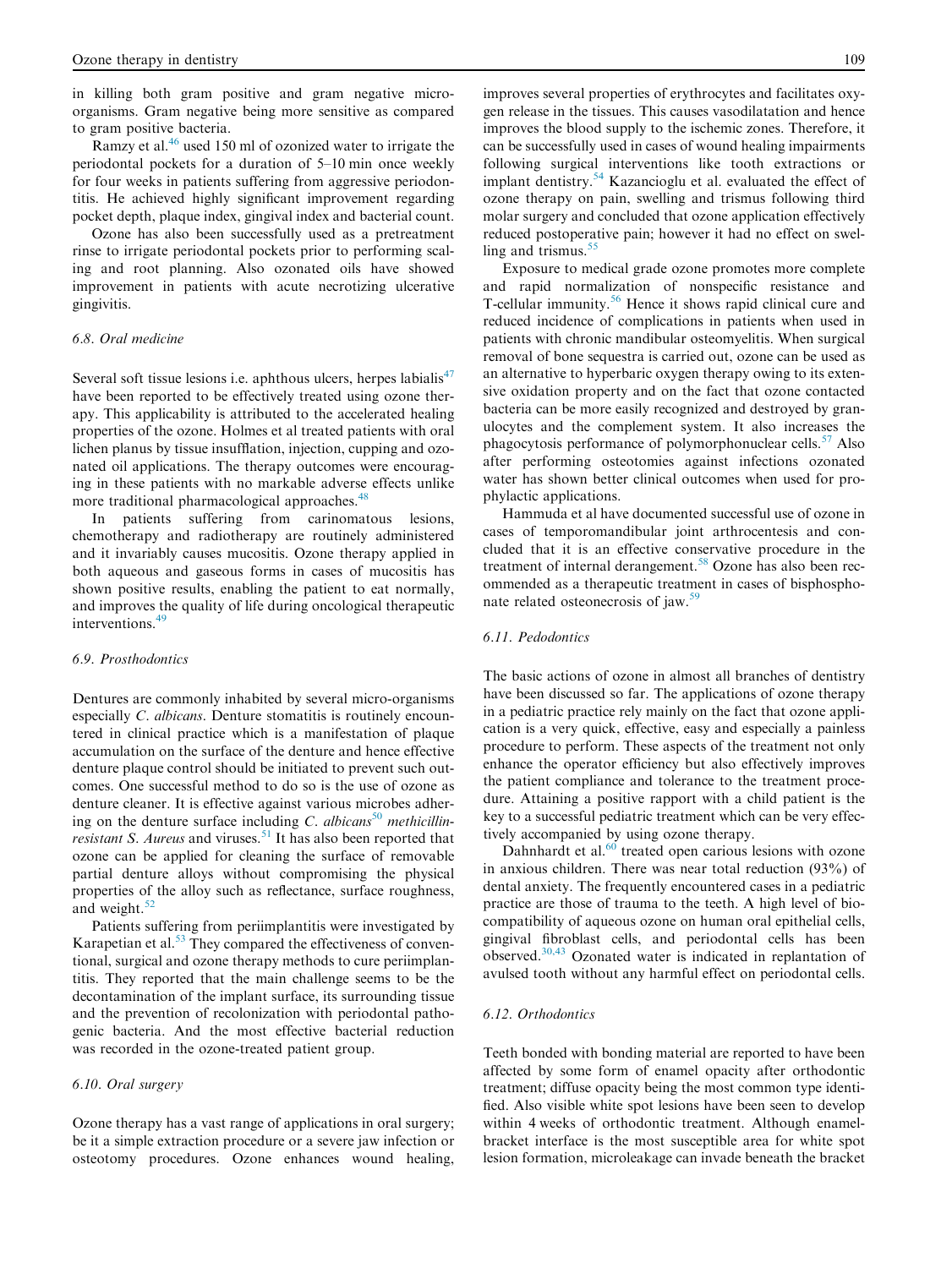<span id="page-5-0"></span>area. Thus, enamel prophylaxis is of great importance in orthodontics.

Ghobashy et al. $61$  evaluate the effects of ozonized olive oil gel in reducing enamel demineralization around orthodontic bracket during orthodontic treatment. The use of ozonized olive oil gel in addition to the standard oral hygiene regimen was found to show significantly less decalcification of teeth among orthodontic patients.

On the other hand, due to its strong oxidizing effect, ozone might have negative effects on resin tooth adhesion related to the oxygen inhibition of polymerization. In a recent study, Cehreli SV et al. $62$  studied the effects of prophylactic ozone pretreatment of enamel on shear bond strength of orthodontic brackets bonded with total or self-etch adhesive systems. They concluded that enamel pretreatment with ozone did not affect the shear bond strength of adhesive systems used for bracket bonding. Moreover, shear bond strength values of the ozone pretreated specimens were somewhat higher.

# 7. Conclusion

Ozone therapy has a wide range of applications in almost every field of dentistry. Its unique properties include immunostimulant, analgesic, antihypnotic, detoxicating, antimicrobial, bioenergetic and biosynthetic actions. Its atraumatic, painless, non invasive nature and relative absence of discomfort increase patient's acceptability and compliance thus making it an ideal treatment choice specially for pediatric patients.

# Conflict of interest

The author declares no competing financial interests.

## References

- 1. [Seidler V, Linetskiy I, Hubalkova H, Stankova H, Smucler R,](http://refhub.elsevier.com/S2352-0035(16)30026-0/h0005) [Mazanek J. Ozone and its usage in general medicine and dentistry.](http://refhub.elsevier.com/S2352-0035(16)30026-0/h0005) [Prague Med Rep](http://refhub.elsevier.com/S2352-0035(16)30026-0/h0005) 2008;109(1):5–13.
- 2. [Gujjari GK, Gujjari AK, Patel PV, Shubhashini PV. Comparative](http://refhub.elsevier.com/S2352-0035(16)30026-0/h0010) [evaluation of ultraviolet and microwave techniques for toothbrush](http://refhub.elsevier.com/S2352-0035(16)30026-0/h0010) decontamination. [J Int Soc Prev Community Dent](http://refhub.elsevier.com/S2352-0035(16)30026-0/h0010) 2011;1:20.
- 3. [Garg R, Tandon S. Ozone: a new face of dentistry.](http://refhub.elsevier.com/S2352-0035(16)30026-0/h0015) Int J Dent Sci [2009;](http://refhub.elsevier.com/S2352-0035(16)30026-0/h0015)7:2.
- 4. Kagan J. Are You Ready For This Ozone Therapy. Ozone Information for Clinicians [online], 2003 [cited 2010 January 13]. Available from: URL: <[http://www.theozone.cc/HTMLOzoneF/](http://www.theozone.cc/HTMLOzoneF/ch37) [ch37>](http://www.theozone.cc/HTMLOzoneF/ch37).
- 5. [Bayson A, Lynch E. Antimicrobial effects of ozone on caries. In:](http://refhub.elsevier.com/S2352-0035(16)30026-0/h0025) Lynch E, editor. [Ozone: the revolution in dentistry](http://refhub.elsevier.com/S2352-0035(16)30026-0/h0025). London [Quintessence Publishing Co.; 2004. p. 165–72](http://refhub.elsevier.com/S2352-0035(16)30026-0/h0025).
- 6. [Greene AK, Few BK, Serafini JC. A comparison of ozonation and](http://refhub.elsevier.com/S2352-0035(16)30026-0/h0030) [chlorination for the disinfection of stainless steel surfaces.](http://refhub.elsevier.com/S2352-0035(16)30026-0/h0030) J Dairy Sci 1993;76(11):3617-20.
- 7. [Bocci V. Ozone as Janus: this controversial gas can be either toxic](http://refhub.elsevier.com/S2352-0035(16)30026-0/h0035) [or medically useful.](http://refhub.elsevier.com/S2352-0035(16)30026-0/h0035) Mediators Inflamm 2004;13(1):3–11.
- 8. [Patel, Kumar V, Gujjari S, Vidya GD, Patel Amrita. Therapeutic](http://refhub.elsevier.com/S2352-0035(16)30026-0/h0040) [effect of topical ozonated oil on epithelial healing of palatal](http://refhub.elsevier.com/S2352-0035(16)30026-0/h0040) [wound site: a planimetrical and cytological study.](http://refhub.elsevier.com/S2352-0035(16)30026-0/h0040) *J. Clin. Investig.* Dent. 2011;2[:248–58](http://refhub.elsevier.com/S2352-0035(16)30026-0/h0040).
- 9. [Iliadis D, Brian J, Millar. Ozone and its use in periodontal](http://refhub.elsevier.com/S2352-0035(16)30026-0/h0045) treatment. [Open J. Stomatology](http://refhub.elsevier.com/S2352-0035(16)30026-0/h0045) 2013;3(2):197–202.
- 10. [Mandhare et al. Miracle of ozone therapy as an alternative](http://refhub.elsevier.com/S2352-0035(16)30026-0/h0050) medicine. [Int J Pharm Chem Biol Sci](http://refhub.elsevier.com/S2352-0035(16)30026-0/h0050) 2012;2(1):63–71.
- 11. [Holland Alan. Ozone in endodontics.](http://refhub.elsevier.com/S2352-0035(16)30026-0/h0055) Endod Pract 2010;6-10.
- 12. [Schonbein C. Notice of C Sch., the discoverer of ozone.](http://refhub.elsevier.com/S2352-0035(16)30026-0/h0060) Annual [Report of the Board of Regents of the Smithsonian Inst., 1868](http://refhub.elsevier.com/S2352-0035(16)30026-0/h0060). Wash[ington, DC: US Government Printing Office; 1869. p. 185–92](http://refhub.elsevier.com/S2352-0035(16)30026-0/h0060).
- 13. Wolff H. Das Medizinische Ozon[. Heidelberg: VFM Publications;](http://refhub.elsevier.com/S2352-0035(16)30026-0/h0065) [1979](http://refhub.elsevier.com/S2352-0035(16)30026-0/h0065).
- 14. [Payr E. Uber ozonbehandlung in der chirurgie.](http://refhub.elsevier.com/S2352-0035(16)30026-0/h0070) Munch med Wschr 1935;82[:220–91](http://refhub.elsevier.com/S2352-0035(16)30026-0/h0070).
- 15. [Mudd JB. Freeman BA Reaction of ozone with biological](http://refhub.elsevier.com/S2352-0035(16)30026-0/h0075) [membranes. In: Lee SD, editor.](http://refhub.elsevier.com/S2352-0035(16)30026-0/h0075) Biochemical effects of environmental pollutants[. Ann Arbor, MI: Ann Arbor Science Publishers;](http://refhub.elsevier.com/S2352-0035(16)30026-0/h0075) [1977. p. 91–133.](http://refhub.elsevier.com/S2352-0035(16)30026-0/h0075)
- 16. [Broadwater WT, Hoehn RC. Sensitivity of three selected bacterial](http://refhub.elsevier.com/S2352-0035(16)30026-0/h0080) [species to ozone.](http://refhub.elsevier.com/S2352-0035(16)30026-0/h0080) Appl Microbiol 1973;26(3):391-3.
- 17. [Bocci V. Autohaemotherapy after treatment of blood with ozone.](http://refhub.elsevier.com/S2352-0035(16)30026-0/h0085) A reappraisal. [J Int Med Res](http://refhub.elsevier.com/S2352-0035(16)30026-0/h0085) 1994;22(3):131–44.
- 18. [Elvis AM, Ekta JS. Ozone therapy: a clinical review.](http://refhub.elsevier.com/S2352-0035(16)30026-0/h0090) J Nat Sci Biol Med 2011;2(1):66-70.
- 19. [Chang Hubert et al. Oxidative consumption of oral biomolecules](http://refhub.elsevier.com/S2352-0035(16)30026-0/h0095) [by therapeutically-relevant doses of ozone.](http://refhub.elsevier.com/S2352-0035(16)30026-0/h0095) Adv Chem Eng Sci 2012;2[:238–45](http://refhub.elsevier.com/S2352-0035(16)30026-0/h0095).
- 20. [Werkmeister H. Subatmospheric 02/03 treatment of therapy](http://refhub.elsevier.com/S2352-0035(16)30026-0/h0100)[resistant wounds and ulcerations.](http://refhub.elsevier.com/S2352-0035(16)30026-0/h0100) OzoNachrichten 1985;4:53–9.
- 21. [Pattanaik B, Jetwa D, Pattanaik S, Manglekar S, Naitam DN,](http://refhub.elsevier.com/S2352-0035(16)30026-0/h0105) [Dani A. Ozone therapy in dentistry: a literature review.](http://refhub.elsevier.com/S2352-0035(16)30026-0/h0105) J [Interdiscip Dent](http://refhub.elsevier.com/S2352-0035(16)30026-0/h0105) 2011;1(2):87–92.
- 22. [Gonzalez-Munoz L, Flichy-Fernandez AJ, Ata-Ali J, Pascual-](http://refhub.elsevier.com/S2352-0035(16)30026-0/h0110)[Moscardo A, Penarrocha-Diago MA. Effect of ozone therapy](http://refhub.elsevier.com/S2352-0035(16)30026-0/h0110) [upon clinical and bacteriological parameters of the oral cavity: an](http://refhub.elsevier.com/S2352-0035(16)30026-0/h0110) update. *[J Clin Exp Dent](http://refhub.elsevier.com/S2352-0035(16)30026-0/h0110)* 2011:3(4):e325-7.
- 23. [Johansson E, Claesson R, van Dijken JWV. Antibacterial effect of](http://refhub.elsevier.com/S2352-0035(16)30026-0/h0115) [ozone on cariogenic bacterial species.](http://refhub.elsevier.com/S2352-0035(16)30026-0/h0115) J Dent 2009;37:449–53.
- 24. [Estrela C, Estrela CR, Decurcio Dde A, Silva JA, Bammann LL.](http://refhub.elsevier.com/S2352-0035(16)30026-0/h0120) [Antimicrobial potential of ozone in an ultrasonic cleaning system](http://refhub.elsevier.com/S2352-0035(16)30026-0/h0120) against [Staphylococcus aureus](http://refhub.elsevier.com/S2352-0035(16)30026-0/h0120). Braz Dent J 2006;17:134–8.
- 25. [Muller P, Guggenheim B, Schmidlin PR. Efficacy of gasiform](http://refhub.elsevier.com/S2352-0035(16)30026-0/h0125) [ozone and photodynamic therapy on a multispecies oral biofilm](http://refhub.elsevier.com/S2352-0035(16)30026-0/h0125) in vitro. [Eur J Oral Sci](http://refhub.elsevier.com/S2352-0035(16)30026-0/h0125) 2007;115:77–80.
- 26. [Nagayoshi M, Fukuizumi T, Kitamura C, Yano J, Terashita M,](http://refhub.elsevier.com/S2352-0035(16)30026-0/h0130) [Nishihara T. Efficacy of ozone on survival and permeability of](http://refhub.elsevier.com/S2352-0035(16)30026-0/h0130) oral microorganisms. [Oral Microbiol Immunol](http://refhub.elsevier.com/S2352-0035(16)30026-0/h0130) 2004;19:240–6.
- 27. [Knight GM, McIntyre JM, Craig GG, Mulyani, Zilm PS. The](http://refhub.elsevier.com/S2352-0035(16)30026-0/h0135) inability of Streptococcus mutans and [Lactobacillus acidophilus](http://refhub.elsevier.com/S2352-0035(16)30026-0/h0135) to [form a bioflm in vitro on dentine pretreated with ozone.](http://refhub.elsevier.com/S2352-0035(16)30026-0/h0135) Aust Dent J 2008;53[:349–53.](http://refhub.elsevier.com/S2352-0035(16)30026-0/h0135)
- 28. [Kshitish D, Laxman VK. The use of ozonated water and 0.2%](http://refhub.elsevier.com/S2352-0035(16)30026-0/h0140) [chlorhexidine in the treatment of periodontitis patients. A clinical](http://refhub.elsevier.com/S2352-0035(16)30026-0/h0140) [and microbiologic study.](http://refhub.elsevier.com/S2352-0035(16)30026-0/h0140) Indian J Dent Res 2010;21:341–8.
- 29. [Bezirtzoglou E, Cretoiu SM, Moldoveanu M, Alexopoulos A,](http://refhub.elsevier.com/S2352-0035(16)30026-0/h0145) [Lazar V, Nakou M. A quantitative approach to the effectiveness](http://refhub.elsevier.com/S2352-0035(16)30026-0/h0145) [of ozone against microbiota organisms colonizing toothbrushes.](http://refhub.elsevier.com/S2352-0035(16)30026-0/h0145) J Dent 2008;36(8):600-5.
- 30. [Huth KC, Jakob FM, Saugel B, Cappello C, Paschos E, Hollweck](http://refhub.elsevier.com/S2352-0035(16)30026-0/h0150) [R, et al. Effect of ozone on oral cells compared with established](http://refhub.elsevier.com/S2352-0035(16)30026-0/h0150) [antimicrobials.](http://refhub.elsevier.com/S2352-0035(16)30026-0/h0150) Eur J Oral Sci 2006;114:435–40.
- 31. Filippi A. The influence of ozonised water on the epithelial wound healing process in the oral cavity. Clinic of oral surgery, radiology and oral medicine. Switzerldand: University of Basel; 2011. Available at:  $\langle$  www.oxyplus.net >.
- 32. [Kumar A, Bhagwati S, Tyagi P, Kumar P. Current interpretation](http://refhub.elsevier.com/S2352-0035(16)30026-0/h0160) [and rationale of the ozone usage in dentistry: a systemic review of](http://refhub.elsevier.com/S2352-0035(16)30026-0/h0160) literature. [Eur J Gen Dent](http://refhub.elsevier.com/S2352-0035(16)30026-0/h0160) 2014;3(3):175–80.
- 33. [Reddy SA, Reddy N, Dinapadu S, Reddy M, Pasari S. Role of](http://refhub.elsevier.com/S2352-0035(16)30026-0/h0165) [ozone therapy in minimal intervention dentistry and endodontics –](http://refhub.elsevier.com/S2352-0035(16)30026-0/h0165) a review. [J Int Oral Health](http://refhub.elsevier.com/S2352-0035(16)30026-0/h0165) 2013 Jun;5(3):102–8.
- 34. [Huth KC, Paschos E, Brand K, Hickel R. Effect of ozone on non](http://refhub.elsevier.com/S2352-0035(16)30026-0/h0170)[cavitated fissure carious lesions in permanent molars -a controlled](http://refhub.elsevier.com/S2352-0035(16)30026-0/h0170) [prospective clinical study.](http://refhub.elsevier.com/S2352-0035(16)30026-0/h0170) Am J Dent 2005;18:223–8.